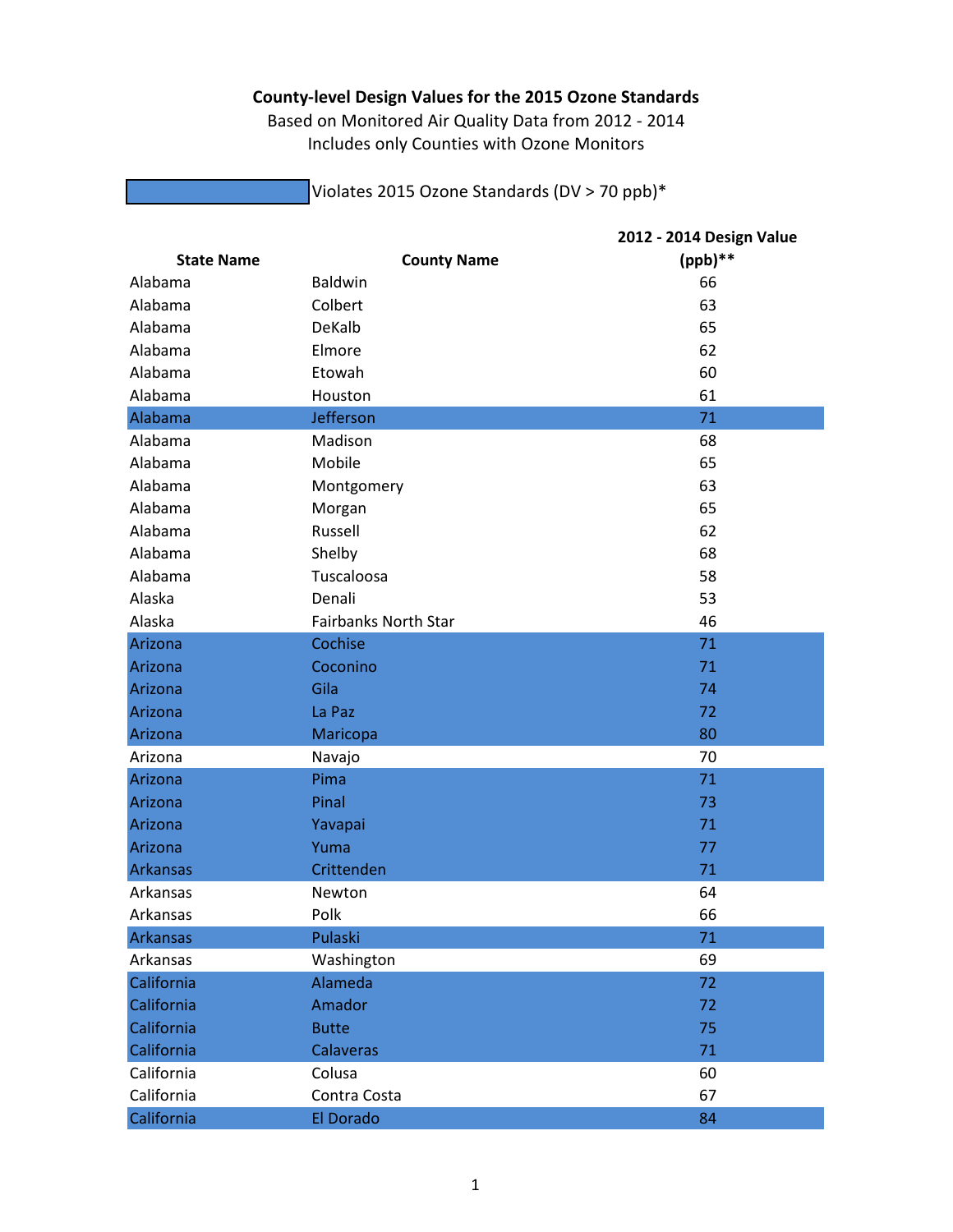| California | Fresno             | 95  |
|------------|--------------------|-----|
| California | Glenn              | 66  |
| California | Humboldt           | 44  |
| California | Imperial           | 80  |
| California | Inyo               | 70  |
| California | <b>Kern</b>        | 91  |
| California | <b>Kings</b>       | 84  |
| California | Lake               | 61  |
| California | <b>Los Angeles</b> | 97  |
| California | <b>Madera</b>      | 84  |
| California | Marin              | 56  |
| California | Mariposa           | 78  |
| California | <b>Merced</b>      | 81  |
| California | Monterey           | 58  |
| California | Napa               | 58  |
| California | <b>Nevada</b>      | 78  |
| California | Orange             | 74  |
| California | Placer             | 81  |
| California | Riverside          | 99  |
| California | Sacramento         | 85  |
| California | San Benito         | 70  |
| California | San Bernardino     | 102 |
| California | San Diego          | 79  |
| California | San Francisco      | 47  |
| California | San Joaquin        | 79  |
| California | San Luis Obispo    | 75  |
| California | San Mateo          | 56  |
| California | Santa Barbara      | 68  |
| California | Santa Clara        | 70  |
| California | Santa Cruz         | 53  |
| California | Shasta             | 68  |
| California | Siskiyou           | 62  |
| California | Solano             | 66  |
| California | Sonoma             | 58  |
| California | <b>Stanislaus</b>  | 84  |
| California | Sutter             | 74  |
| California | <b>Tehama</b>      | 75  |
| California | <b>Tulare</b>      | 91  |
| California | Tuolumne           | 73  |
| California | Ventura            | 79  |
| California | Yolo               | 68  |
| Colorado   | <b>Adams</b>       | 73  |
| Colorado   | Arapahoe           | 71  |
| Colorado   | <b>Boulder</b>     | 75  |
| Colorado   | Denver             | 65  |
| Colorado   | <b>Douglas</b>     | 81  |
| Colorado   | El Paso            | 71  |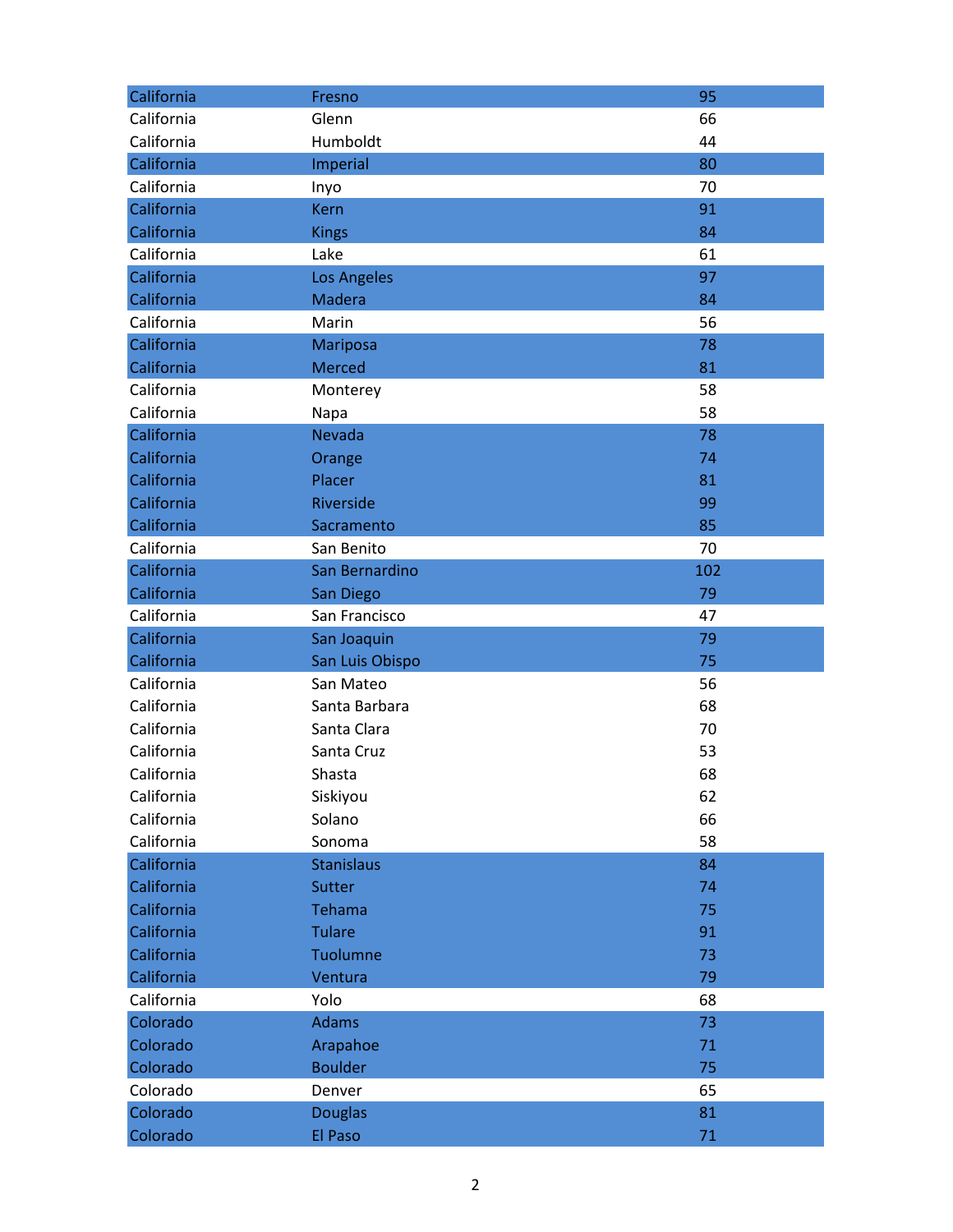| Colorado                    | Garfield                    | 63 |
|-----------------------------|-----------------------------|----|
| Colorado                    | Jackson                     | 60 |
| Colorado                    | Jefferson                   | 82 |
| Colorado                    | La Plata                    | 67 |
| Colorado                    | Larimer                     | 78 |
| Colorado                    | Mesa                        | 66 |
| Colorado                    | Moffat                      | 64 |
| Colorado                    | Montezuma                   | 67 |
| Colorado                    | <b>Rio Blanco</b>           | 74 |
| Colorado                    | Weld                        | 74 |
| Connecticut                 | <b>Fairfield</b>            | 85 |
| Connecticut                 | <b>Hartford</b>             | 77 |
| Connecticut                 | Litchfield                  | 69 |
| Connecticut                 | <b>Middlesex</b>            | 81 |
| Connecticut                 | <b>New Haven</b>            | 81 |
| Connecticut                 | <b>New London</b>           | 79 |
| Connecticut                 | <b>Tolland</b>              | 80 |
| Connecticut                 | Windham                     | 70 |
| <b>Delaware</b>             | Kent                        | 72 |
| <b>Delaware</b>             | <b>New Castle</b>           | 71 |
| <b>Delaware</b>             | <b>Sussex</b>               | 74 |
| <b>District Of Columbia</b> | <b>District of Columbia</b> | 73 |
| Florida                     | Alachua                     | 62 |
| Florida                     | <b>Baker</b>                | 59 |
| Florida                     | Bay                         | 64 |
| Florida                     | <b>Brevard</b>              | 63 |
| Florida                     | <b>Broward</b>              | 61 |
| Florida                     | Collier                     | 59 |
| Florida                     | Columbia                    | 60 |
| Florida                     | Duval                       | 61 |
| Florida                     | Escambia                    | 69 |
| Florida                     | Flagler                     | 63 |
| Florida                     | Highlands                   | 61 |
| Florida                     | Hillsborough                | 70 |
| Florida                     | Holmes                      | 60 |
| Florida                     | <b>Indian River</b>         | 64 |
| Florida                     | Lake                        | 65 |
| Florida                     | Lee                         | 64 |
| Florida                     | Leon                        | 62 |
| Florida                     | Liberty                     | 58 |
| Florida                     | Manatee                     | 65 |
| Florida                     | Marion                      | 59 |
| Florida                     | Miami-Dade                  | 63 |
| Florida                     | Okaloosa                    | 64 |
| Florida                     | Orange                      | 66 |
| Florida                     | Osceola                     | 64 |
|                             |                             |    |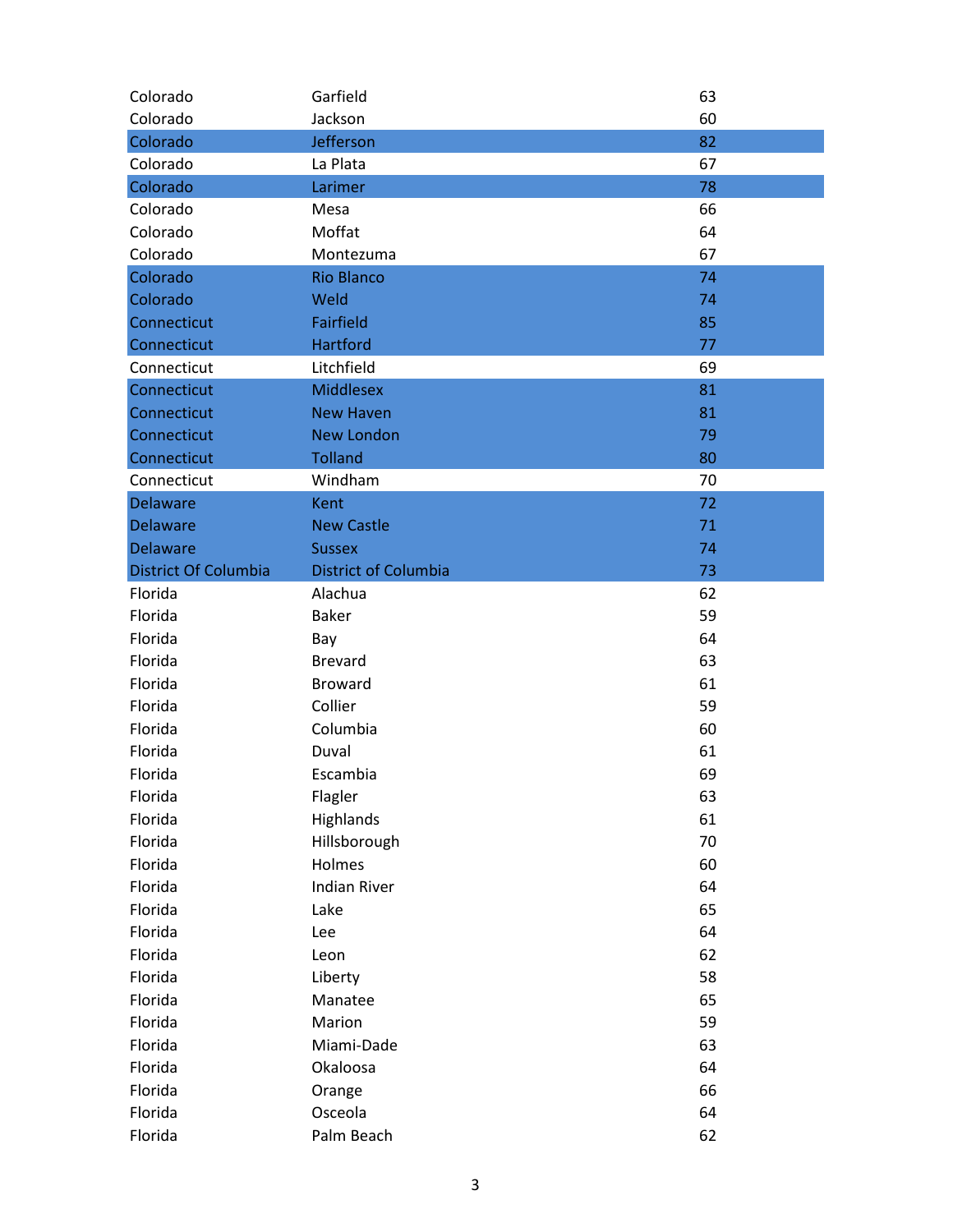| Florida  | Pasco         | 66 |
|----------|---------------|----|
| Florida  | Pinellas      | 65 |
| Florida  | Polk          | 66 |
| Florida  | Santa Rosa    | 67 |
| Florida  | Sarasota      | 67 |
| Florida  | Seminole      | 64 |
| Florida  | Volusia       | 62 |
| Georgia  | <b>Bibb</b>   | 67 |
| Georgia  | Chatham       | 59 |
| Georgia  | Chattooga     | 62 |
| Georgia  | Clarke        | 64 |
| Georgia  | Columbia      | 64 |
| Georgia  | Coweta        | 60 |
| Georgia  | Dawson        | 64 |
| Georgia  | <b>DeKalb</b> | 72 |
| Georgia  | Douglas       | 67 |
| Georgia  | Fulton        | 76 |
| Georgia  | Glynn         | 57 |
| Georgia  | Gwinnett      | 72 |
| Georgia  | Henry         | 77 |
| Georgia  | Murray        | 66 |
| Georgia  | Muscogee      | 62 |
| Georgia  | Paulding      | 64 |
| Georgia  | Pike          | 69 |
| Georgia  | Richmond      | 65 |
| Georgia  | Rockdale      | 77 |
| Georgia  | Sumter        | 61 |
| Hawaii   | Honolulu      | 48 |
| Idaho    | Ada           | 69 |
| Idaho    | <b>Butte</b>  | 62 |
| Illinois | Adams         | 66 |
| Illinois | Champaign     | 66 |
| Illinois | Cook          | 78 |
| Illinois | <b>DuPage</b> | 67 |
| Illinois | Effingham     | 66 |
| Illinois | Hamilton      | 70 |
| Illinois | Jersey        | 74 |
| Illinois | Jo Daviess    | 69 |
| Illinois | Kane          | 68 |
| Illinois | Lake          | 79 |
| Illinois | Macon         | 69 |
| Illinois | Macoupin      | 67 |
| Illinois | Madison       | 76 |
| Illinois | McHenry       | 69 |
| Illinois | <b>McLean</b> | 71 |
| Illinois | Peoria        | 69 |
|          |               |    |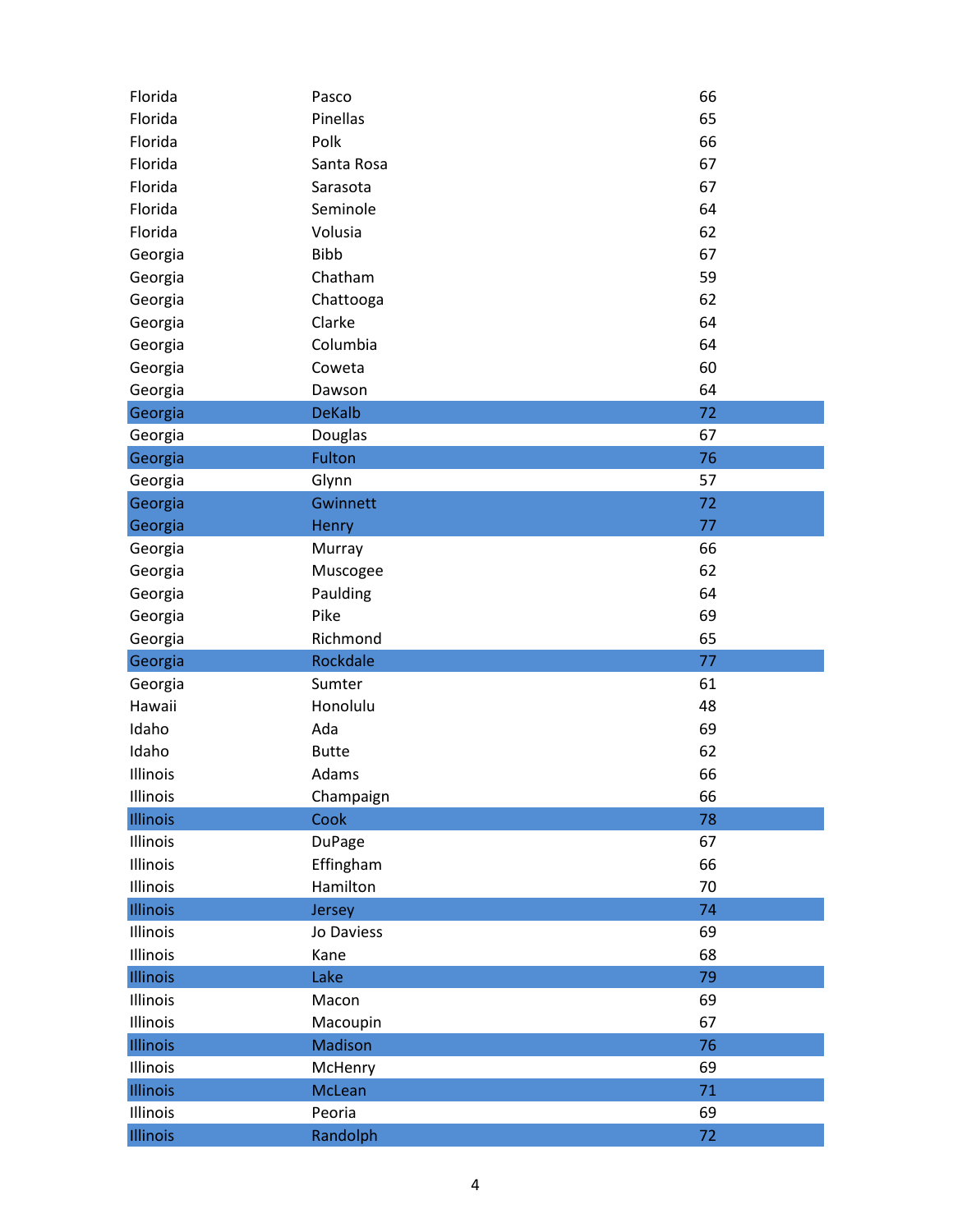| Illinois | Rock Island        | 62 |
|----------|--------------------|----|
| Illinois | <b>Saint Clair</b> | 72 |
| Illinois | Sangamon           | 65 |
| Illinois | Will               | 65 |
| Illinois | Winnebago          | 69 |
| Indiana  | Allen              | 67 |
| Indiana  | <b>Boone</b>       | 71 |
| Indiana  | Carroll            | 68 |
| Indiana  | <b>Clark</b>       | 72 |
| Indiana  | Delaware           | 63 |
| Indiana  | Elkhart            | 61 |
| Indiana  | Floyd              | 74 |
| Indiana  | Greene             | 71 |
| Indiana  | Hamilton           | 65 |
| Indiana  | Hancock            | 59 |
| Indiana  | <b>Hendricks</b>   | 61 |
| Indiana  | Huntington         | 60 |
| Indiana  | Jackson            | 64 |
| Indiana  | Johnson            | 64 |
| Indiana  | Knox               | 68 |
| Indiana  | Lake               | 69 |
| Indiana  | LaPorte            | 79 |
| Indiana  | Madison            | 63 |
| Indiana  | <b>Marion</b>      | 71 |
| Indiana  | Morgan             | 67 |
| Indiana  | Perry              | 70 |
| Indiana  | Porter             | 73 |
| Indiana  | Posey              | 66 |
| Indiana  | Shelby             | 70 |
| Indiana  | St. Joseph         | 71 |
| Indiana  | Vanderburgh        | 72 |
| Indiana  | Vigo               | 66 |
| Indiana  | Wabash             | 71 |
| Indiana  | Warrick            | 71 |
| lowa     | <b>Bremer</b>      | 62 |
| lowa     | Clinton            | 67 |
| lowa     | Harrison           | 68 |
| lowa     | Linn               | 63 |
| lowa     | Montgomery         | 63 |
| lowa     | Palo Alto          | 66 |
| lowa     | Polk               | 62 |
| lowa     | Scott              | 63 |
| lowa     | Story              | 62 |
| lowa     | Van Buren          | 66 |
| lowa     | Warren             | 63 |
| Kansas   | Johnson            | 70 |
| Kansas   | Leavenworth        | 71 |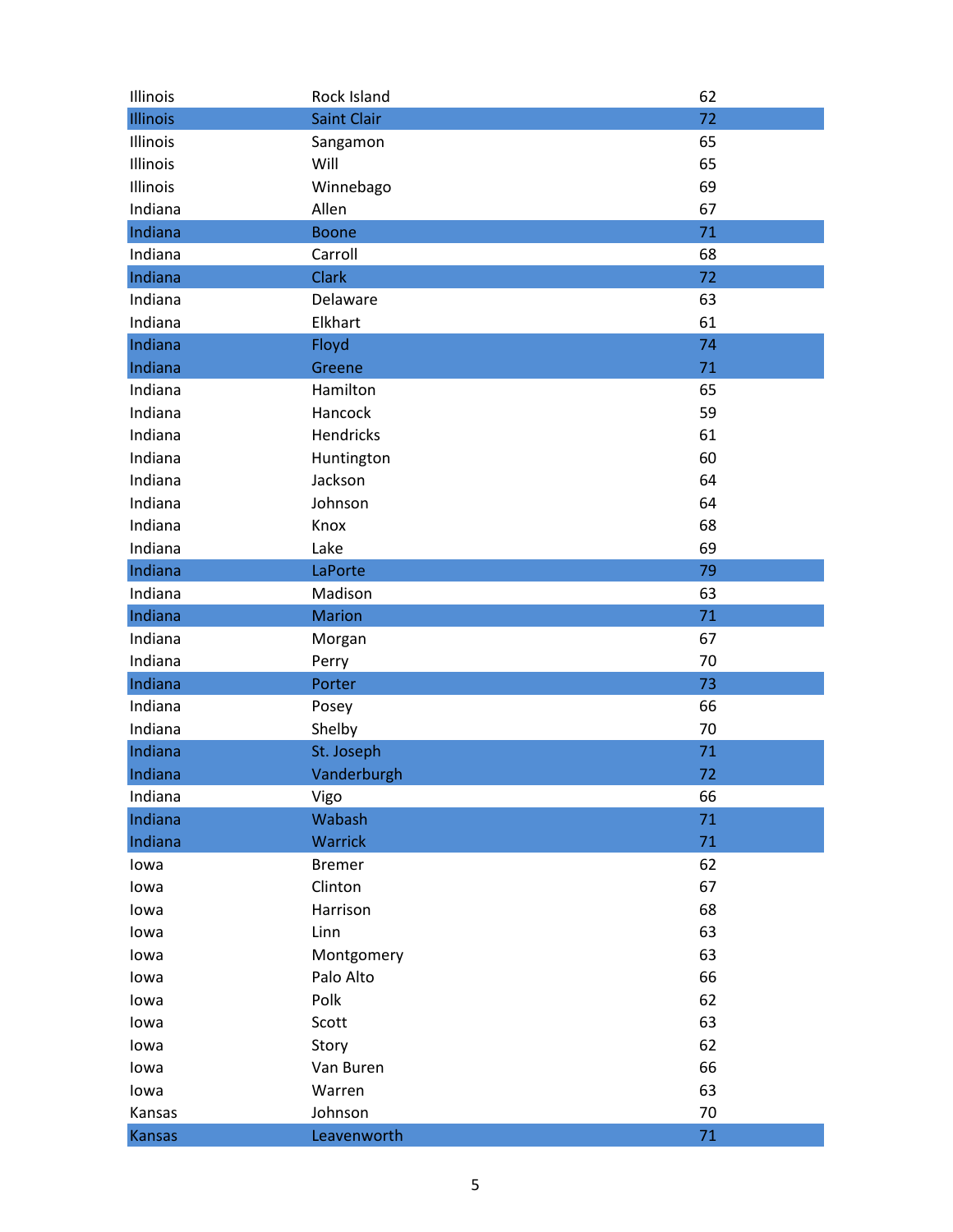| <b>Kansas</b> | Sedgwick                | 73 |
|---------------|-------------------------|----|
| Kansas        | Shawnee                 | 69 |
| <b>Kansas</b> | Sumner                  | 73 |
| Kansas        | Trego                   | 69 |
| Kansas        | Wyandotte               | 70 |
| Kentucky      | Bell                    | 62 |
| Kentucky      | Boone                   | 65 |
| Kentucky      | Boyd                    | 68 |
| Kentucky      | <b>Bullitt</b>          | 69 |
| Kentucky      | Campbell                | 75 |
| Kentucky      | Carter                  | 64 |
| Kentucky      | Christian               | 67 |
| Kentucky      | <b>Daviess</b>          | 72 |
| Kentucky      | Edmonson                | 69 |
| Kentucky      | Fayette                 | 67 |
| Kentucky      | Greenup                 | 65 |
| Kentucky      | Hancock                 | 70 |
| Kentucky      | Henderson               | 74 |
| Kentucky      | Jefferson               | 71 |
| Kentucky      | Jessamine               | 67 |
| Kentucky      | Livingston              | 72 |
| Kentucky      | McCracken               | 72 |
| Kentucky      | Morgan                  | 64 |
| Kentucky      | Oldham                  | 74 |
| Kentucky      | Perry                   | 63 |
| Kentucky      | Pike                    | 62 |
| Kentucky      | Pulaski                 | 66 |
| Kentucky      | Simpson                 | 64 |
| Kentucky      | <b>Trigg</b>            | 69 |
| Kentucky      | Washington              | 67 |
| Louisiana     | Ascension               | 67 |
| Louisiana     | <b>Bossier</b>          | 68 |
| Louisiana     | Caddo                   | 68 |
| Louisiana     | Calcasieu               | 68 |
| Louisiana     | <b>East Baton Rouge</b> | 72 |
| Louisiana     | Iberville               | 69 |
| Louisiana     | Jefferson               | 69 |
| Louisiana     | Lafayette               | 68 |
| Louisiana     | Lafourche               | 68 |
| Louisiana     | Livingston              | 71 |
| Louisiana     | Orleans                 | 67 |
| Louisiana     | Ouachita                | 59 |
| Louisiana     | <b>Pointe Coupee</b>    | 71 |
| Louisiana     | St. Bernard             | 67 |
| Louisiana     | St. Charles             | 65 |
| Louisiana     | St. James               | 64 |
| Louisiana     | St. John the Baptist    | 69 |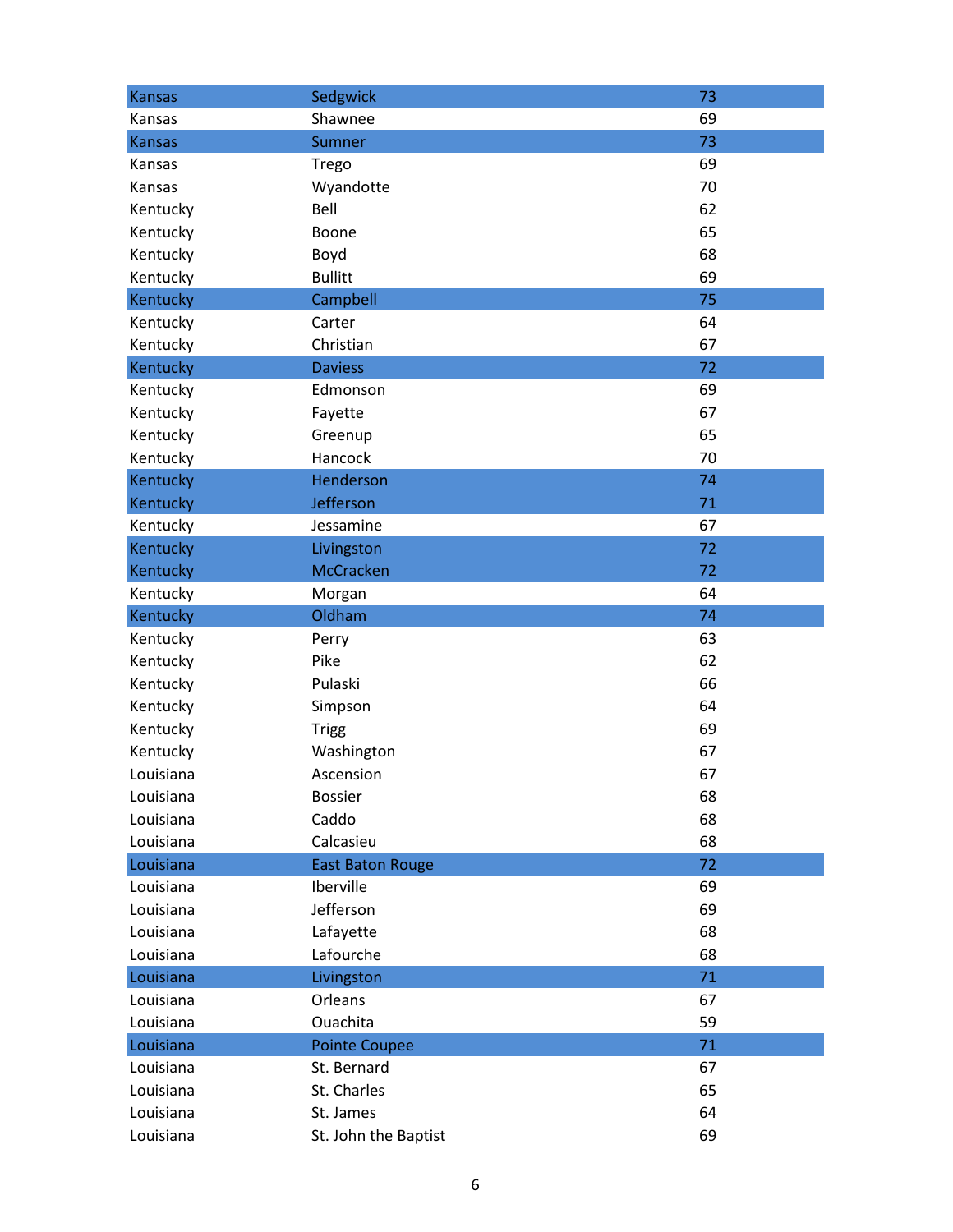| Louisiana     | St. Tammany             | 71 |
|---------------|-------------------------|----|
| Louisiana     | West Baton Rouge        | 65 |
| Maine         | Androscoggin            | 61 |
| Maine         | Aroostook               | 53 |
| Maine         | Cumberland              | 69 |
| Maine         | Hancock                 | 66 |
| Maine         | Kennebec                | 62 |
| Maine         | Knox                    | 66 |
| Maine         | Oxford                  | 55 |
| Maine         | Penobscot               | 58 |
| Maine         | Sagadahoc               | 60 |
| Maine         | Washington              | 57 |
| <b>Maine</b>  | <b>York</b>             | 73 |
| Maryland      | <b>Anne Arundel</b>     | 74 |
| Maryland      | <b>Baltimore</b>        | 72 |
| Maryland      | <b>Baltimore (City)</b> | 64 |
| Maryland      | Calvert                 | 73 |
| Maryland      | Carroll                 | 69 |
| Maryland      | Cecil                   | 77 |
| Maryland      | <b>Charles</b>          | 73 |
| Maryland      | <b>Dorchester</b>       | 73 |
| Maryland      | Frederick               | 70 |
| Maryland      | Garrett                 | 68 |
| Maryland      | <b>Harford</b>          | 75 |
| Maryland      | Kent                    | 74 |
| Maryland      | Montgomery              | 68 |
| Maryland      | <b>Prince George's</b>  | 76 |
| Maryland      | Washington              | 67 |
| Massachusetts | Barnstable              | 69 |
| Massachusetts | <b>Berkshire</b>        | 66 |
| Massachusetts | <b>Bristol</b>          | 72 |
| Massachusetts | <b>Dukes</b>            | 68 |
| Massachusetts | Essex                   | 69 |
| Massachusetts | Hampden                 | 70 |
| Massachusetts | Hampshire               | 71 |
| Massachusetts | Middlesex               | 67 |
| Massachusetts | Norfolk                 | 70 |
| Massachusetts | Suffolk                 | 66 |
| Massachusetts | Worcester               | 68 |
| Michigan      | Allegan                 | 83 |
| Michigan      | <b>Benzie</b>           | 73 |
| Michigan      | <b>Berrien</b>          | 79 |
| Michigan      | Cass                    | 73 |
| Michigan      | Chippewa                | 65 |
| Michigan      | Clinton                 | 69 |
| Michigan      | Genesee                 | 72 |
| Michigan      | Huron                   | 71 |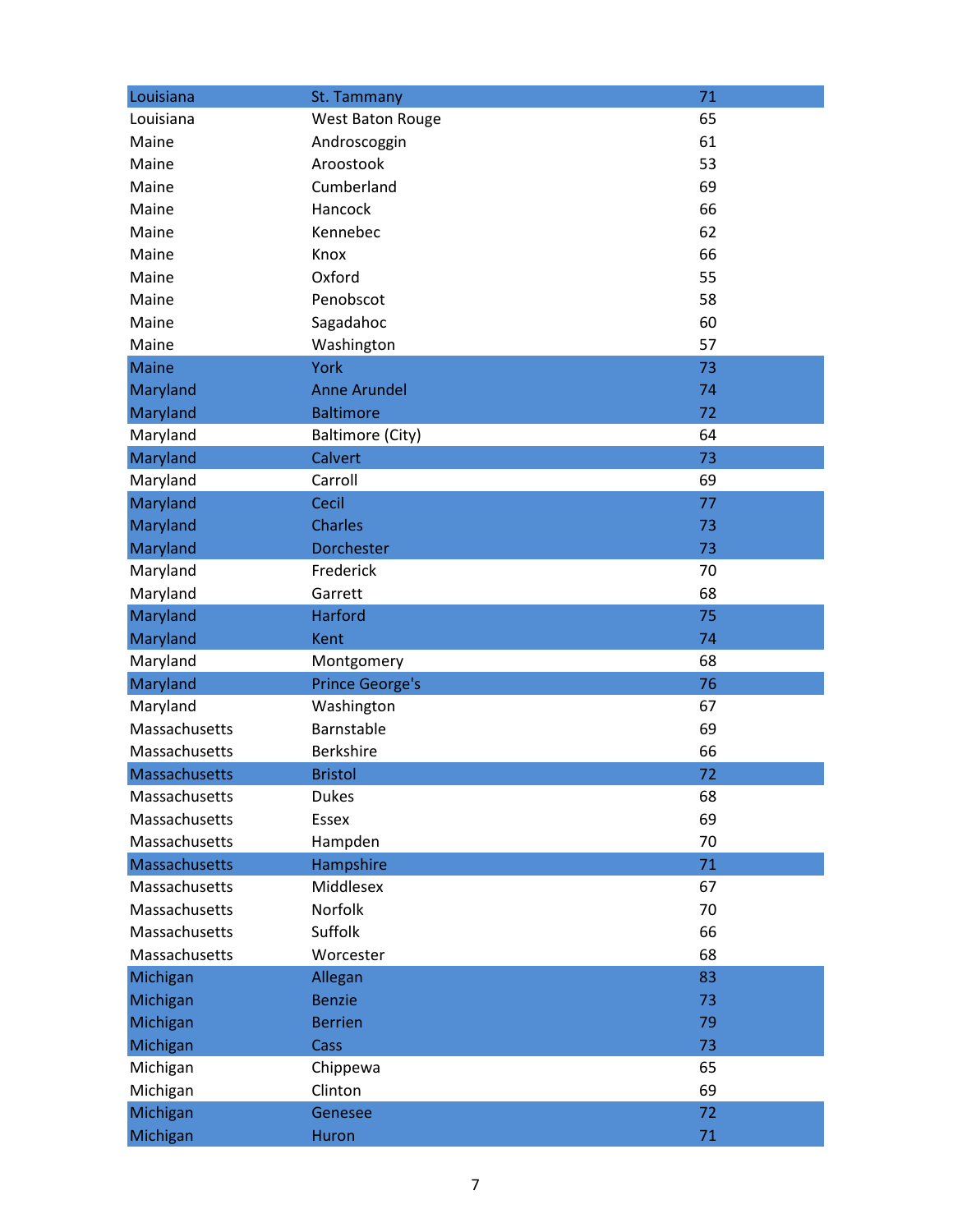| Michigan    | Ingham          | 70 |
|-------------|-----------------|----|
| Michigan    | Kalamazoo       | 73 |
| Michigan    | Kent            | 71 |
| Michigan    | Lenawee         | 73 |
| Michigan    | Macomb          | 74 |
| Michigan    | <b>Manistee</b> | 73 |
| Michigan    | <b>Mason</b>    | 74 |
| Michigan    | Missaukee       | 68 |
| Michigan    | Muskegon        | 79 |
| Michigan    | <b>Oakland</b>  | 71 |
| Michigan    | Ottawa          | 75 |
| Michigan    | Schoolcraft     | 72 |
| Michigan    | St. Clair       | 74 |
| Michigan    | Tuscola         | 68 |
| Michigan    | Washtenaw       | 73 |
| Michigan    | Wayne           | 74 |
| Michigan    | Wexford         | 67 |
| Minnesota   | Anoka           | 67 |
| Minnesota   | <b>Becker</b>   | 62 |
| Minnesota   | Carlton         | 57 |
| Minnesota   | Crow Wing       | 59 |
| Minnesota   | Goodhue         | 63 |
| Minnesota   | Lake            | 58 |
| Minnesota   | Lyon            | 65 |
| Minnesota   | Mille Lacs      | 59 |
| Minnesota   | Olmsted         | 65 |
| Minnesota   | Saint Louis     | 59 |
| Minnesota   | Scott           | 65 |
| Minnesota   | <b>Stearns</b>  | 62 |
| Minnesota   | Washington      | 62 |
| Minnesota   | Wright          | 63 |
| Mississippi | <b>Bolivar</b>  | 67 |
| Mississippi | DeSoto          | 69 |
| Mississippi | Hancock         | 66 |
| Mississippi | Harrison        | 69 |
| Mississippi | Hinds           | 61 |
| Mississippi | <b>Jackson</b>  | 71 |
| Mississippi | Lauderdale      | 60 |
| Mississippi | Lee             | 62 |
| Mississippi | Yalobusha       | 62 |
| Missouri    | Andrew          | 68 |
| Missouri    | Boone           | 68 |
| Missouri    | Callaway        | 66 |
| Missouri    | Cass            | 69 |
| Missouri    | Cedar           | 70 |
| Missouri    | Clay            | 74 |
| Missouri    | Clinton         | 73 |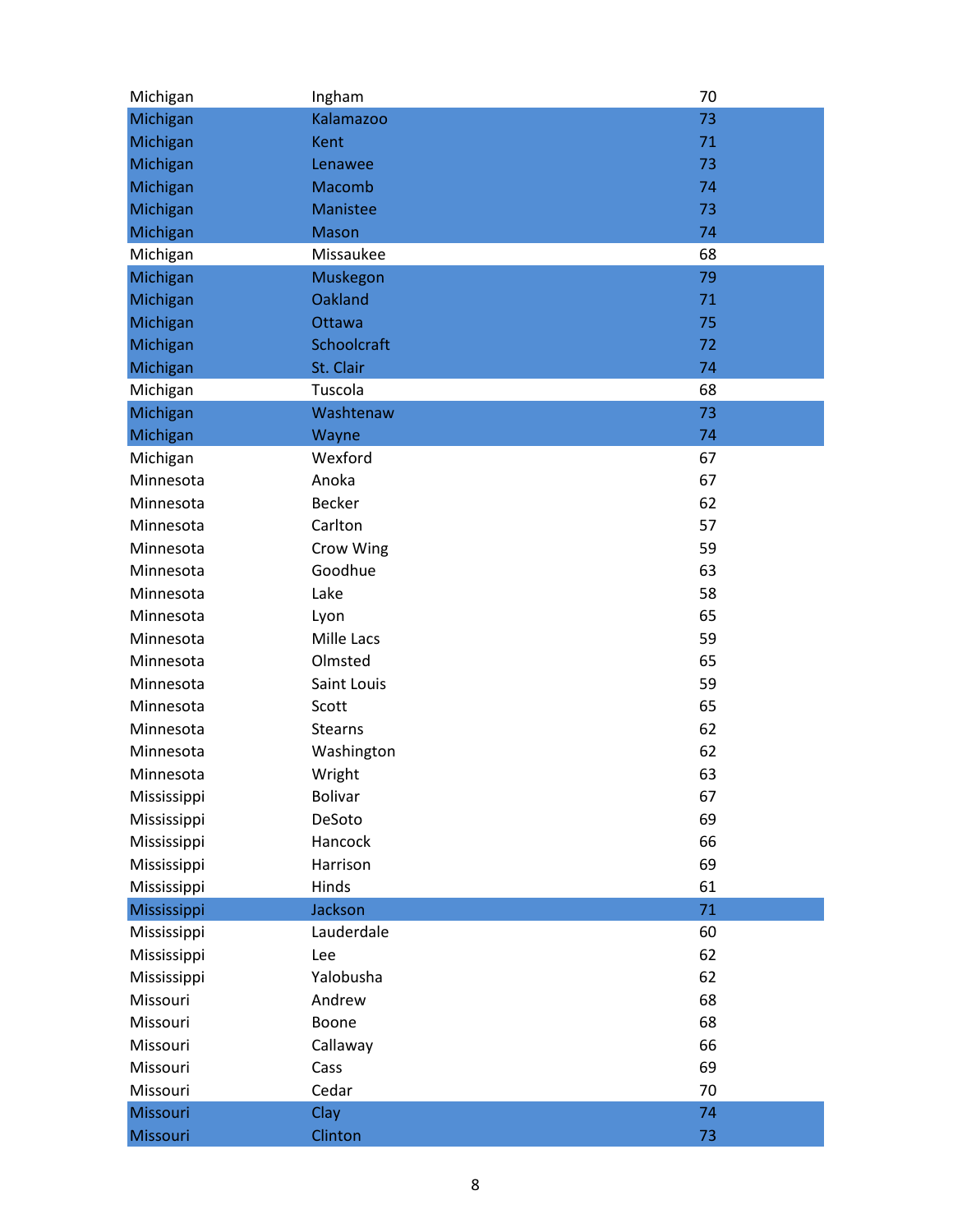| Missouri          | Greene                  | 68 |
|-------------------|-------------------------|----|
| Missouri          | Jasper                  | 72 |
| Missouri          | Jefferson               | 75 |
| Missouri          | Lincoln                 | 75 |
| Missouri          | Monroe                  | 64 |
| Missouri          | Perry                   | 71 |
| Missouri          | <b>Saint Charles</b>    | 78 |
| Missouri          | <b>Saint Louis</b>      | 77 |
| Missouri          | <b>Sainte Genevieve</b> | 72 |
| Missouri          | St. Louis City          | 73 |
| Missouri          | Taney                   | 64 |
| Montana           | Flathead                | 53 |
| Montana           | Lewis and Clark         | 54 |
| Montana           | Missoula                | 55 |
| Montana           | Rosebud                 | 56 |
| Nebraska          | <b>Douglas</b>          | 66 |
| Nebraska          | Knox                    | 68 |
| Nebraska          | Lancaster               | 58 |
| Nevada            | Churchill               | 60 |
| Nevada            | <b>Clark</b>            | 78 |
| Nevada            | Lyon                    | 67 |
| Nevada            | Washoe                  | 70 |
| Nevada            | <b>White Pine</b>       | 71 |
| New Hampshire     | Belknap                 | 62 |
| New Hampshire     | Cheshire                | 62 |
| New Hampshire     | Coos                    | 67 |
| New Hampshire     | Grafton                 | 61 |
| New Hampshire     | Hillsborough            | 69 |
| New Hampshire     | Merrimack               | 63 |
| New Hampshire     | Rockingham              | 68 |
| New Jersey        | Atlantic                | 69 |
| <b>New Jersey</b> | <b>Bergen</b>           | 74 |
| <b>New Jersey</b> | Camden                  | 76 |
| New Jersey        | Cumberland              | 70 |
| <b>New Jersey</b> | <b>Essex</b>            | 72 |
| <b>New Jersey</b> | Gloucester              | 76 |
| <b>New Jersey</b> | Hunterdon               | 72 |
| <b>New Jersey</b> | <b>Mercer</b>           | 73 |
| <b>New Jersey</b> | <b>Middlesex</b>        | 74 |
| <b>New Jersey</b> | Monmouth                | 72 |
| <b>New Jersey</b> | <b>Morris</b>           | 72 |
| <b>New Jersey</b> | Ocean                   | 75 |
| New Jersey        | Passaic                 | 69 |
| New Jersey        | Warren                  | 63 |
| <b>New Mexico</b> | Bernalillo              | 68 |
| <b>New Mexico</b> | Dona Ana                | 74 |
| <b>New Mexico</b> | Eddy                    | 71 |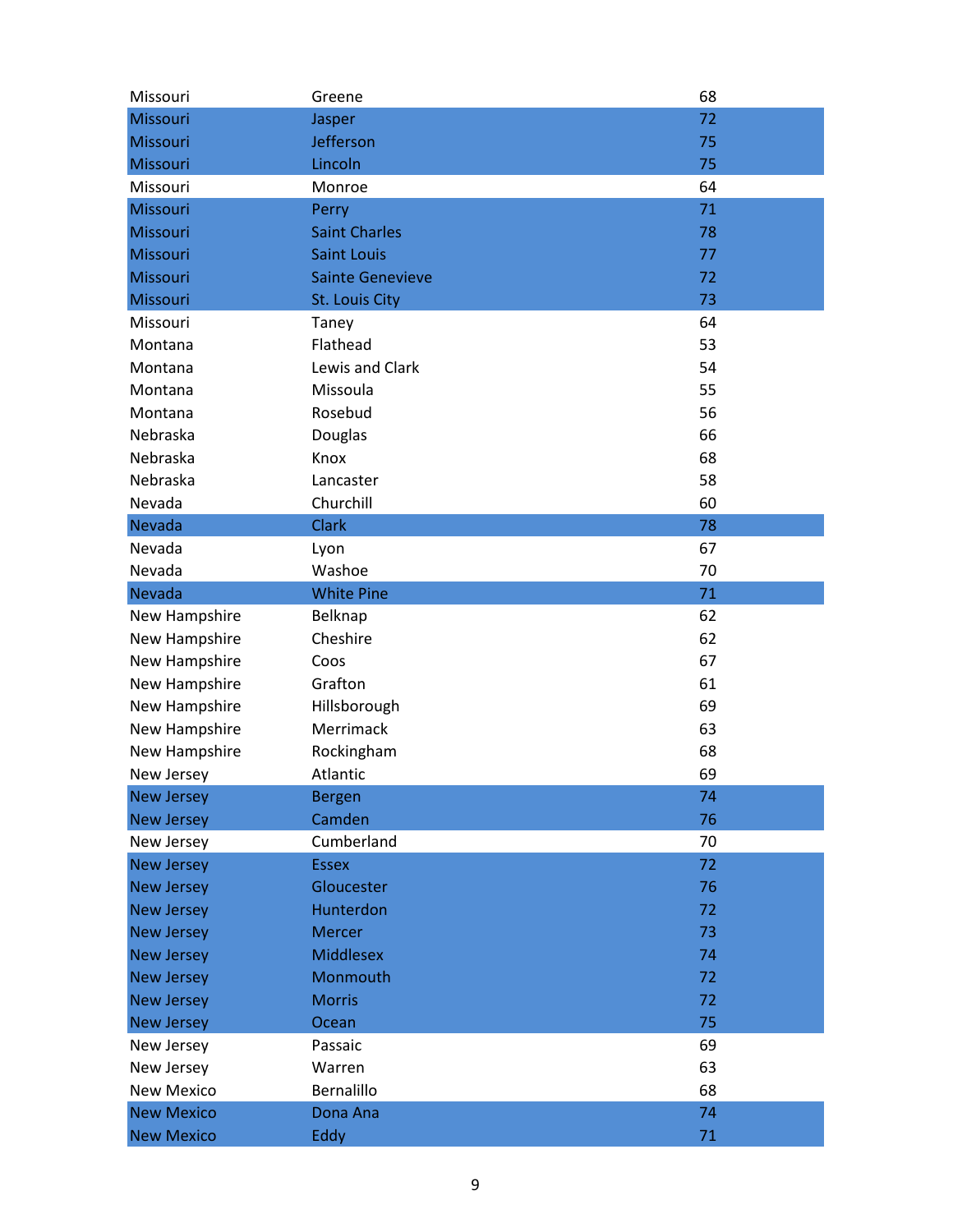| <b>New Mexico</b> | Grant           | 62 |
|-------------------|-----------------|----|
| <b>New Mexico</b> | Lea             | 65 |
| <b>New Mexico</b> | Luna            | 66 |
| <b>New Mexico</b> | San Juan        | 68 |
| <b>New Mexico</b> | Sandoval        | 63 |
| <b>New Mexico</b> | Santa Fe        | 66 |
| <b>New Mexico</b> | Valencia        | 69 |
| <b>New York</b>   | Albany          | 66 |
| <b>New York</b>   | <b>Bronx</b>    | 71 |
| <b>New York</b>   | Chautauqua      | 71 |
| <b>New York</b>   | <b>Dutchess</b> | 69 |
| <b>New York</b>   | Erie            | 71 |
| New York          | <b>Essex</b>    | 64 |
| New York          | Franklin        | 49 |
| <b>New York</b>   | Hamilton        | 63 |
| <b>New York</b>   | Herkimer        | 61 |
| New York          | Jefferson       | 67 |
| <b>New York</b>   | Monroe          | 65 |
| <b>New York</b>   | <b>New York</b> | 67 |
| New York          | Niagara         | 69 |
| New York          | Onondaga        | 67 |
| <b>New York</b>   | Orange          | 61 |
| <b>New York</b>   | Oswego          | 64 |
| <b>New York</b>   | Putnam          | 67 |
| <b>New York</b>   | Queens          | 72 |
| <b>New York</b>   | Richmond        | 73 |
| <b>New York</b>   | Rockland        | 72 |
| <b>New York</b>   | Saratoga        | 63 |
| New York          | Steuben         | 61 |
| <b>New York</b>   | <b>Suffolk</b>  | 75 |
| <b>New York</b>   | Tompkins        | 65 |
| New York          | Wayne           | 67 |
| <b>New York</b>   | Westchester     | 75 |
| North Carolina    | Avery           | 63 |
| North Carolina    | Buncombe        | 64 |
| North Carolina    | Caldwell        | 62 |
| North Carolina    | Caswell         | 68 |
| North Carolina    | Chatham         | 59 |
| North Carolina    | Cumberland      | 65 |
| North Carolina    | Davie           | 67 |
| North Carolina    | Durham          | 66 |
| North Carolina    | Edgecombe       | 65 |
| North Carolina    | Forsyth         | 70 |
| North Carolina    | Franklin        | 64 |
| North Carolina    | Graham          | 64 |
| North Carolina    | Granville       | 66 |
| North Carolina    | Guilford        | 68 |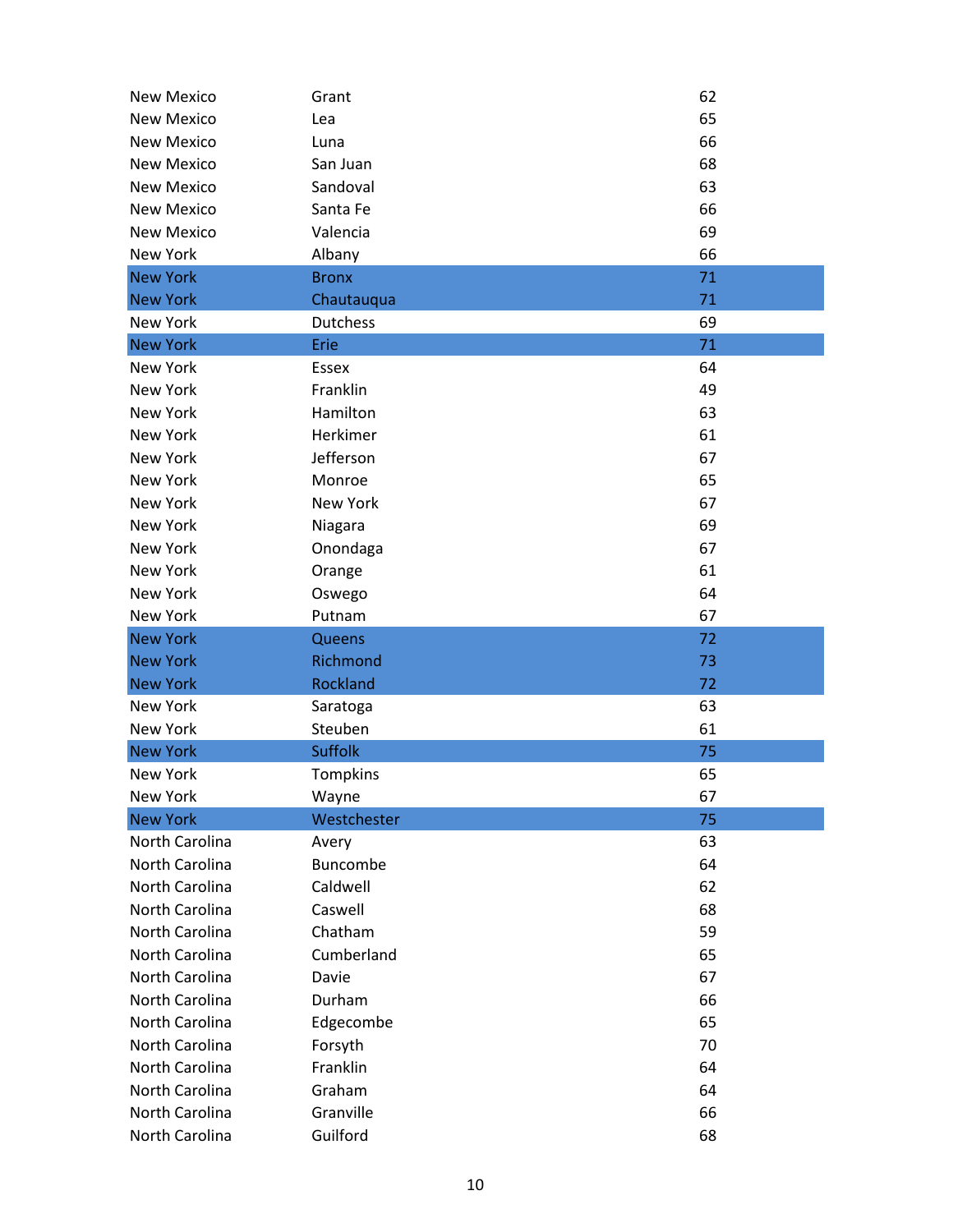| North Carolina        | Haywood         | 67 |
|-----------------------|-----------------|----|
| North Carolina        | Johnston        | 67 |
| North Carolina        | Lenoir          | 65 |
| North Carolina        | Lincoln         | 68 |
| North Carolina        | Macon           | 62 |
| North Carolina        | Martin          | 64 |
| <b>North Carolina</b> | Mecklenburg     | 73 |
| North Carolina        | Montgomery      | 63 |
| North Carolina        | New Hanover     | 63 |
| North Carolina        | Person          | 66 |
| North Carolina        | Pitt            | 65 |
| North Carolina        | Rockingham      | 67 |
| North Carolina        | Rowan           | 68 |
| North Carolina        | Swain           | 58 |
| North Carolina        | Union           | 68 |
| North Carolina        | Wake            | 65 |
| North Carolina        | Yancey          | 63 |
| North Dakota          | <b>Billings</b> | 56 |
| North Dakota          | <b>Burke</b>    | 57 |
| North Dakota          | <b>Burleigh</b> | 59 |
| North Dakota          | Cass            | 60 |
| North Dakota          | Dunn            | 57 |
| North Dakota          | McKenzie        | 57 |
| North Dakota          | Mercer          | 58 |
| North Dakota          | Oliver          | 59 |
| Ohio                  | Allen           | 71 |
| Ohio                  | Ashtabula       | 72 |
| Ohio                  | <b>Butler</b>   | 74 |
| Ohio                  | <b>Clark</b>    | 71 |
| Ohio                  | Clermont        | 75 |
| Ohio                  | Clinton         | 73 |
| Ohio                  | Cuyahoga        | 75 |
| Ohio                  | <b>Delaware</b> | 71 |
| Ohio                  | Fayette         | 70 |
| Ohio                  | Franklin        | 75 |
| Ohio                  | Geauga          | 70 |
| Ohio                  | Greene          | 69 |
| Ohio                  | Hamilton        | 75 |
| Ohio                  | Jefferson       | 70 |
| Ohio                  | Knox            | 69 |
| Ohio                  | Lake            | 78 |
| Ohio                  | Lawrence        | 66 |
| Ohio                  | Licking         | 69 |
| Ohio                  | Lorain          | 69 |
| Ohio                  | Lucas           | 71 |
| Ohio                  | <b>Madison</b>  | 71 |
| Ohio                  | Mahoning        | 68 |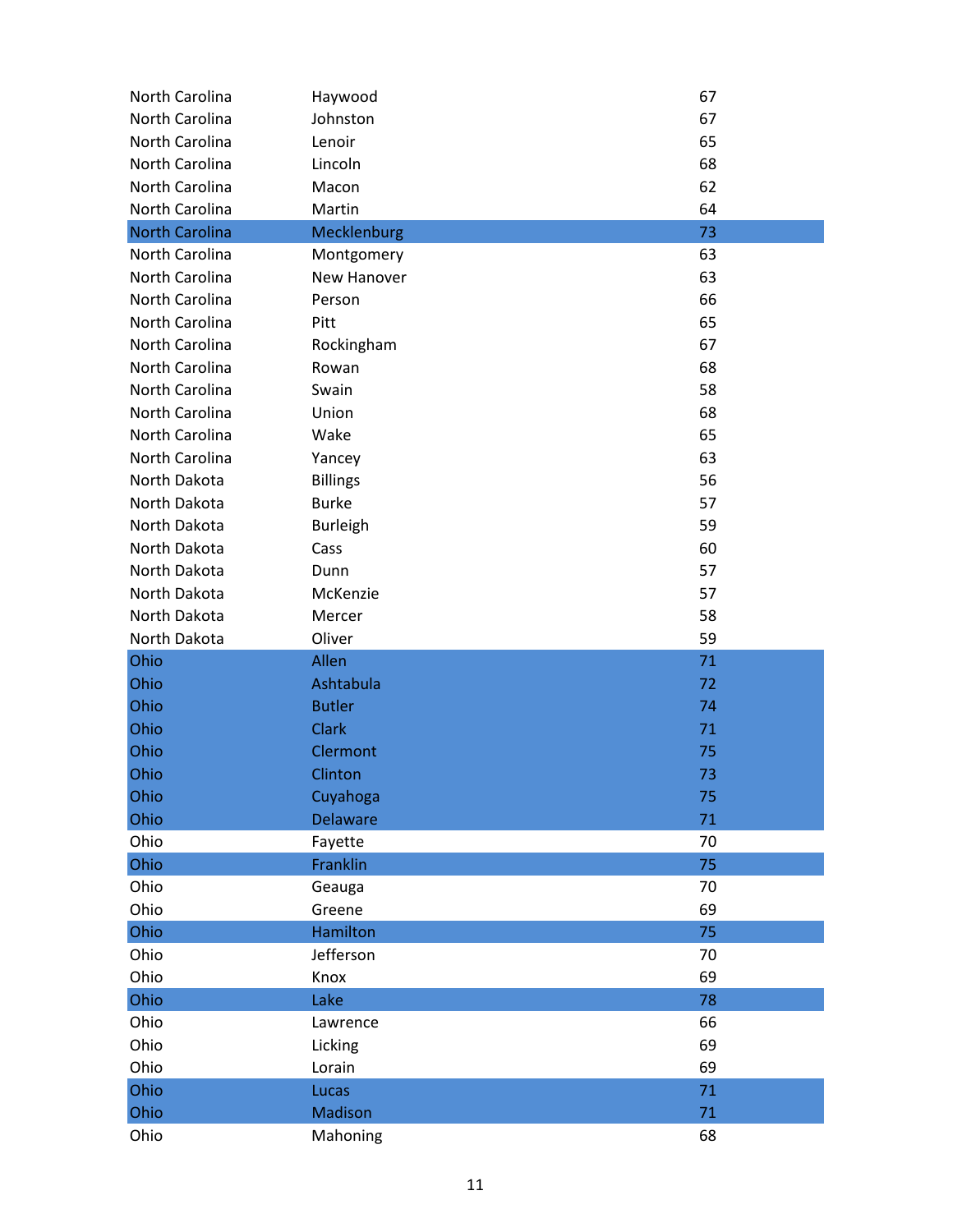| Ohio         | Medina          | 67 |
|--------------|-----------------|----|
| Ohio         | Miami           | 71 |
| Ohio         | Montgomery      | 72 |
| Ohio         | Noble           | 66 |
| Ohio         | Portage         | 64 |
| Ohio         | Preble          | 69 |
| Ohio         | <b>Stark</b>    | 70 |
| Ohio         | Summit          | 62 |
| Ohio         | <b>Trumbull</b> | 72 |
| Ohio         | Warren          | 72 |
| Ohio         | Washington      | 67 |
| Ohio         | Wood            | 68 |
| Oklahoma     | Adair           | 70 |
| Oklahoma     | Caddo           | 66 |
| Oklahoma     | Canadian        | 71 |
| Oklahoma     | Cherokee        | 68 |
| Oklahoma     | Cleveland       | 72 |
| Oklahoma     | Comanche        | 73 |
| Oklahoma     | <b>Creek</b>    | 72 |
| Oklahoma     | Dewey           | 70 |
| Oklahoma     | Kay             | 73 |
| Oklahoma     | Mayes           | 70 |
| Oklahoma     | McClain         | 70 |
| Oklahoma     | Oklahoma        | 74 |
| Oklahoma     | Ottawa          | 68 |
| Oklahoma     | Pittsburg       | 69 |
| Oklahoma     | Sequoyah        | 68 |
| Oklahoma     | <b>Tulsa</b>    | 74 |
| Oregon       | Clackamas       | 62 |
| Oregon       | Columbia        | 51 |
| Oregon       | Deschutes       | 59 |
| Oregon       | Jackson         | 64 |
| Oregon       | Lane            | 58 |
| Oregon       | Marion          | 61 |
| Oregon       | Multnomah       | 56 |
| Oregon       | Umatilla        | 64 |
| Oregon       | Washington      | 57 |
| Pennsylvania | Adams           | 67 |
| Pennsylvania | Allegheny       | 77 |
| Pennsylvania | Armstrong       | 74 |
| Pennsylvania | <b>Beaver</b>   | 75 |
| Pennsylvania | <b>Berks</b>    | 71 |
| Pennsylvania | <b>Blair</b>    | 68 |
| Pennsylvania | <b>Bucks</b>    | 75 |
| Pennsylvania | Cambria         | 66 |
| Pennsylvania | Centre          | 68 |
| Pennsylvania | Chester         | 73 |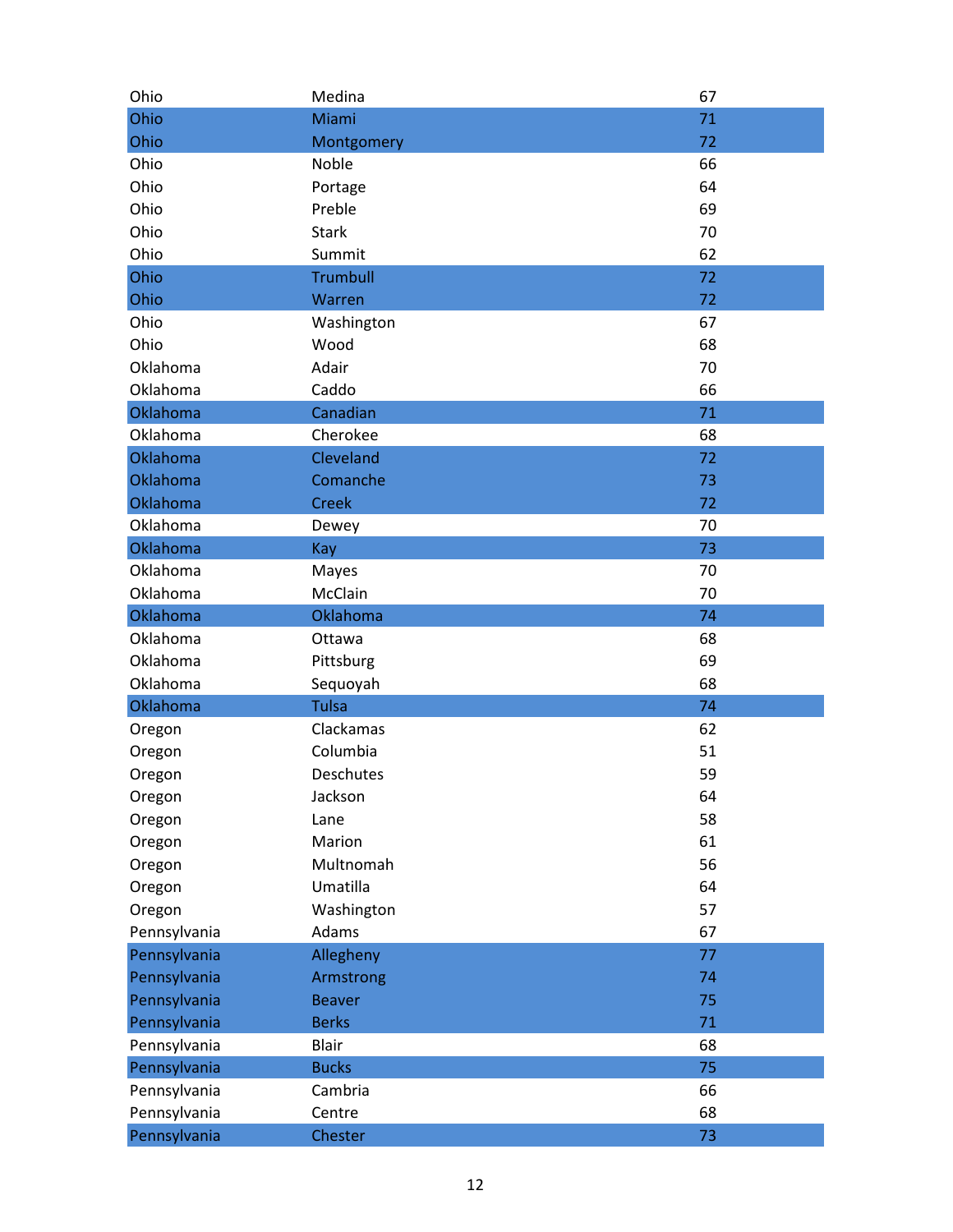| Pennsylvania        | Clearfield       | 66 |
|---------------------|------------------|----|
| Pennsylvania        | Dauphin          | 69 |
| Pennsylvania        | <b>Delaware</b>  | 74 |
| Pennsylvania        | Elk              | 66 |
| Pennsylvania        | Erie             | 71 |
| Pennsylvania        | Franklin         | 66 |
| Pennsylvania        | Greene           | 68 |
| Pennsylvania        | Indiana          | 74 |
| Pennsylvania        | Lackawanna       | 66 |
| Pennsylvania        | Lancaster        | 71 |
| Pennsylvania        | Lawrence         | 72 |
| Pennsylvania        | Lebanon          | 71 |
| Pennsylvania        | Lehigh           | 70 |
| Pennsylvania        | Luzerne          | 63 |
| Pennsylvania        | Lycoming         | 66 |
| Pennsylvania        | <b>Mercer</b>    | 75 |
| Pennsylvania        | Monroe           | 63 |
| Pennsylvania        | Montgomery       | 72 |
| Pennsylvania        | Northampton      | 68 |
| Pennsylvania        | Perry            | 66 |
| Pennsylvania        | Philadelphia     | 75 |
| Pennsylvania        | Somerset         | 64 |
| Pennsylvania        | Tioga            | 64 |
| Pennsylvania        | Washington       | 69 |
| Pennsylvania        | Westmoreland     | 69 |
| Pennsylvania        | York             | 69 |
| <b>Puerto Rico</b>  | Catano           | 32 |
| <b>Puerto Rico</b>  | Juncos           | 39 |
| Rhode Island        | Kent             | 70 |
| <b>Rhode Island</b> | Providence       | 73 |
| <b>Rhode Island</b> | Washington       | 74 |
| South Carolina      | Abbeville        | 61 |
| South Carolina      | Aiken            | 61 |
| South Carolina      | Anderson         | 62 |
| South Carolina      | Berkeley         | 59 |
| South Carolina      | Charleston       | 60 |
| South Carolina      | Chesterfield     | 60 |
| South Carolina      | Colleton         | 55 |
| South Carolina      | Darlington       | 64 |
| South Carolina      | Edgefield        | 55 |
| South Carolina      | Greenville       | 65 |
| South Carolina      | Pickens          | 63 |
| South Carolina      | Richland         | 64 |
| South Carolina      | Spartanburg      | 66 |
| South Carolina      | York             | 60 |
| South Dakota        | <b>Brookings</b> | 63 |
| South Dakota        | Custer           | 62 |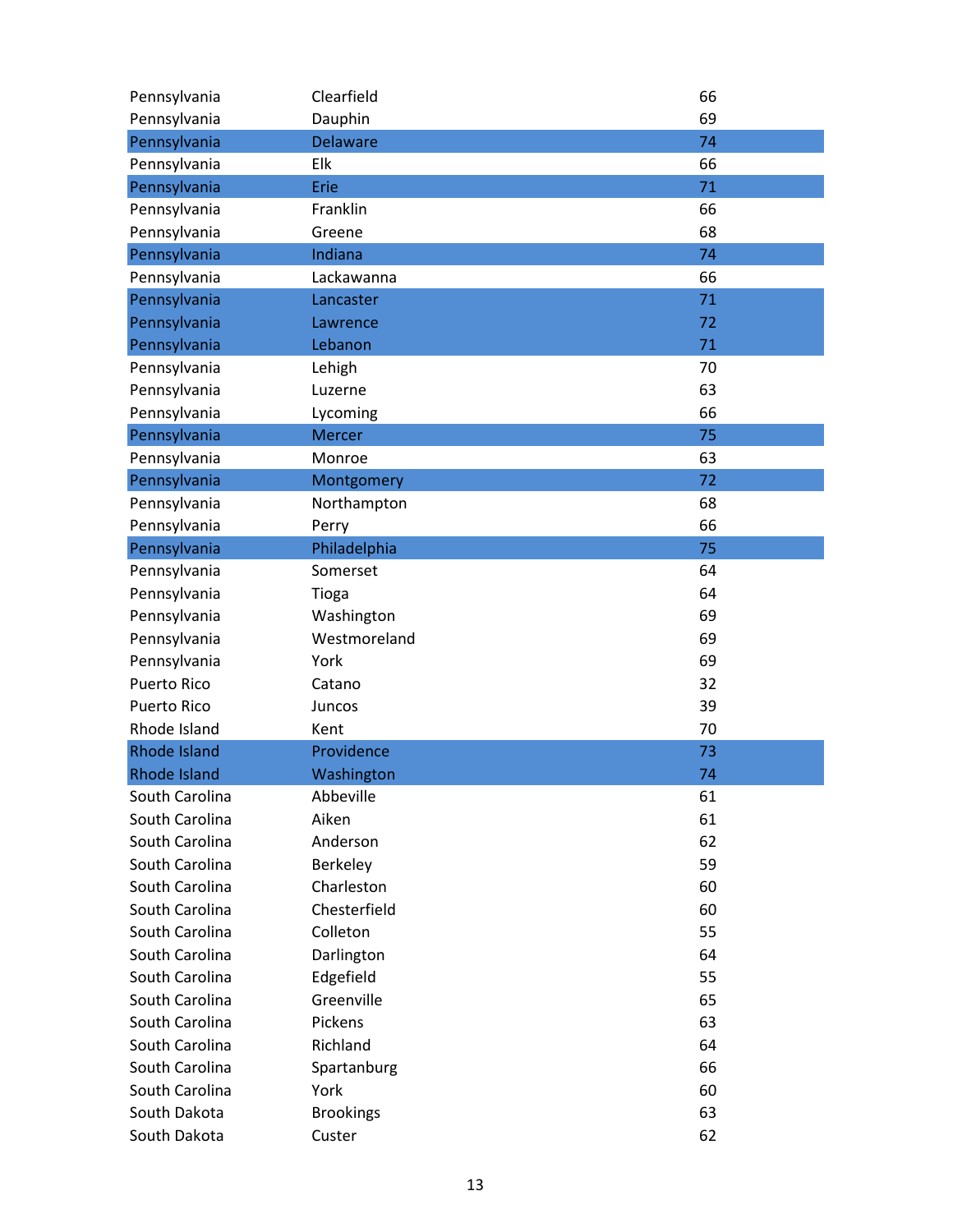| South Dakota     | Jackson         | 61 |
|------------------|-----------------|----|
| South Dakota     | Meade           | 62 |
| South Dakota     | Minnehaha       | 68 |
| Tennessee        | Blount          | 67 |
| Tennessee        | Claiborne       | 63 |
| Tennessee        | Davidson        | 70 |
| Tennessee        | DeKalb          | 67 |
| Tennessee        | Hamilton        | 69 |
| <b>Tennessee</b> | Jefferson       | 71 |
| Tennessee        | Knox            | 67 |
| Tennessee        | Loudon          | 67 |
| Tennessee        | Sevier          | 67 |
| <b>Tennessee</b> | Shelby          | 73 |
| Tennessee        | Sullivan        | 68 |
| <b>Tennessee</b> | Sumner          | 72 |
| Tennessee        | Williamson      | 66 |
| Tennessee        | Wilson          | 67 |
| <b>Texas</b>     | <b>Bell</b>     | 72 |
| <b>Texas</b>     | <b>Bexar</b>    | 80 |
| <b>Texas</b>     | <b>Brazoria</b> | 80 |
| Texas            | <b>Brewster</b> | 65 |
| <b>Texas</b>     | Cameron         | 58 |
| <b>Texas</b>     | Collin          | 78 |
| <b>Texas</b>     | <b>Dallas</b>   | 78 |
| <b>Texas</b>     | Denton          | 81 |
| <b>Texas</b>     | El Paso         | 72 |
| <b>Texas</b>     | <b>Ellis</b>    | 71 |
| <b>Texas</b>     | Galveston       | 72 |
| <b>Texas</b>     | Gregg           | 71 |
| <b>Texas</b>     | <b>Harris</b>   | 76 |
| Texas            | Harrison        | 69 |
| Texas            | Hidalgo         | 57 |
| <b>Texas</b>     | Hood            | 76 |
| Texas            | Hunt            | 69 |
| Texas            | Jefferson       | 70 |
| <b>Texas</b>     | Johnson         | 76 |
| Texas            | Kaufman         | 70 |
| Texas            | McLennan        | 69 |
| <b>Texas</b>     | Montgomery      | 76 |
| Texas            | Navarro         | 68 |
| Texas            | <b>Nueces</b>   | 66 |
| Texas            | Orange          | 67 |
| <b>Texas</b>     | Parker          | 74 |
| Texas            | Randall         | 70 |
| <b>Texas</b>     | Rockwall        | 73 |
| <b>Texas</b>     | Smith           | 71 |
| <b>Texas</b>     | <b>Tarrant</b>  | 80 |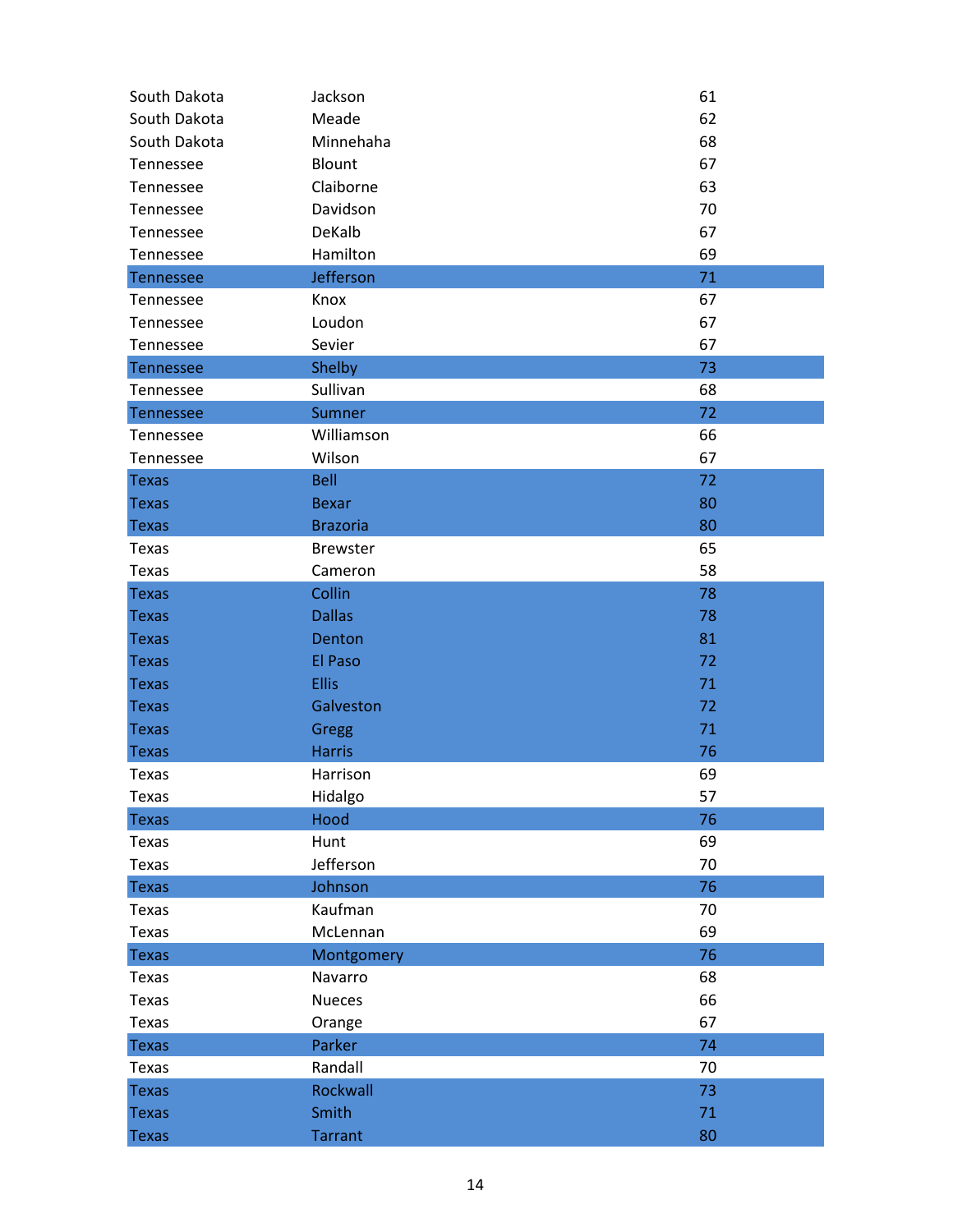| Texas         | <b>Travis</b>       | 69 |
|---------------|---------------------|----|
| <b>Texas</b>  | Victoria            | 63 |
| Utah          | <b>Box Elder</b>    | 70 |
| Utah          | Cache               | 65 |
| Utah          | Carbon              | 68 |
| Utah          | Davis               | 70 |
| Utah          | <b>Duchesne</b>     | 78 |
| Utah          | Garfield            | 65 |
| Utah          | Salt Lake           | 75 |
| Utah          | San Juan            | 67 |
| <b>Utah</b>   | <b>Tooele</b>       | 71 |
| Utah          | Uintah              | 76 |
| Utah          | Utah                | 74 |
| Utah          | Washington          | 70 |
| Utah          | Weber               | 73 |
| Vermont       | Bennington          | 64 |
| Vermont       | Chittenden          | 62 |
| Virginia      | Arlington           | 74 |
| Virginia      | Charles             | 67 |
| Virginia      | Chesterfield        | 66 |
| Virginia      | Fairfax             | 72 |
| Virginia      | Fauquier            | 59 |
| Virginia      | Frederick           | 63 |
| Virginia      | Giles               | 62 |
| Virginia      | <b>Hampton City</b> | 67 |
| Virginia      | Hanover             | 68 |
| Virginia      | Loudoun             | 67 |
| Virginia      | Madison             | 65 |
| Virginia      | Page                | 62 |
| Virginia      | Prince Edward       | 62 |
| Virginia      | Prince William      | 66 |
| Virginia      | Roanoke             | 62 |
| Virginia      | Rockbridge          | 59 |
| Virginia      | Rockingham          | 61 |
| Virginia      | Stafford            | 67 |
| Virginia      | Suffolk City        | 65 |
| Virginia      | Wythe               | 63 |
| Washington    | Clark               | 56 |
| Washington    | King                | 65 |
| Washington    | Pierce              | 58 |
| Washington    | <b>Skagit</b>       | 48 |
| Washington    | Spokane             | 61 |
| Washington    | Thurston            | 55 |
| West Virginia | Berkeley            | 64 |
| West Virginia | Cabell              | 65 |
| West Virginia | Gilmer              | 58 |
| West Virginia | Greenbrier          | 61 |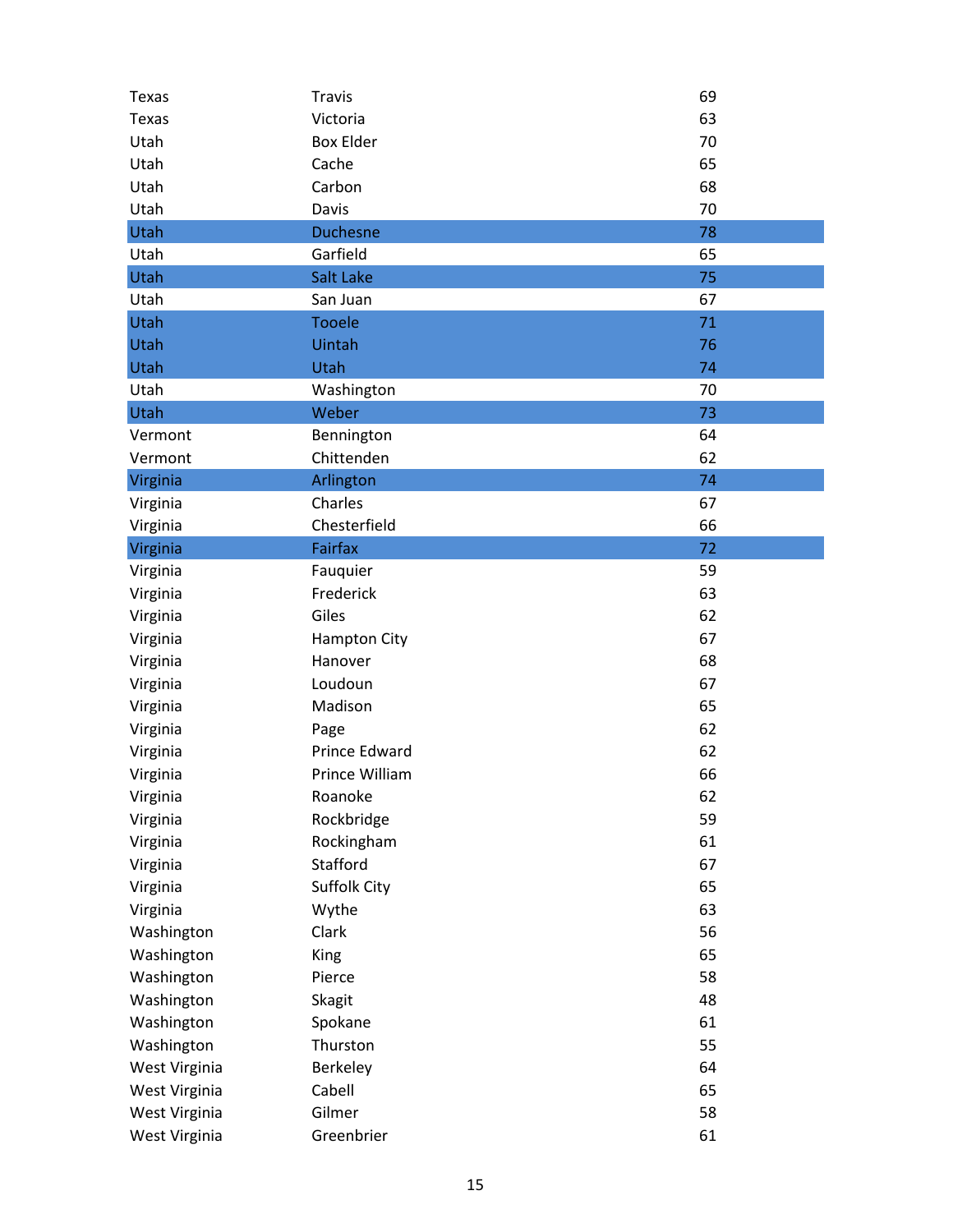| West Virginia | Hancock          | 70                     |
|---------------|------------------|------------------------|
| West Virginia | Kanawha          | 69                     |
| West Virginia | Monongalia       | 66                     |
| West Virginia | Ohio             | 67                     |
| West Virginia | Tucker           | 63                     |
| West Virginia | Wood             | 69                     |
| Wisconsin     | Ashland          | 58                     |
| Wisconsin     | Brown            | 70                     |
| Wisconsin     | Columbia         | 69                     |
| Wisconsin     | Dane             | 69                     |
| Wisconsin     | Dodge            | 72                     |
| Wisconsin     | Door             | 73                     |
| Wisconsin     | Eau Claire       | 63                     |
| Wisconsin     | Fond du Lac      | 70                     |
| Wisconsin     | Forest           | 64                     |
| Wisconsin     | Kenosha          | 81                     |
| Wisconsin     | Kewaunee         | 73                     |
| Wisconsin     | La Crosse        | 64                     |
| Wisconsin     | <b>Manitowoc</b> | 75                     |
| Wisconsin     | Marathon         | 65                     |
| Wisconsin     | <b>Milwaukee</b> | 77                     |
| Wisconsin     | Outagamie        | 71                     |
| Wisconsin     | <b>Ozaukee</b>   | 77                     |
| Wisconsin     | Sauk             | 66                     |
| Wisconsin     | Sheboygan        | 81                     |
| Wisconsin     | Taylor           | 63                     |
| Wisconsin     | Vilas            | 61                     |
| Wisconsin     | Walworth         | 72                     |
| Wisconsin     | Waukesha         | 66                     |
| Wyoming       | Albany           | 68                     |
| Wyoming       | Campbell         | 63                     |
| Wyoming       | Carbon           | 62                     |
| Wyoming       | Fremont          | 64                     |
| Wyoming       | Laramie          | 67                     |
| Wyoming       | Sublette         | 64                     |
| Wyoming       | Sweetwater       | 64                     |
| Wyoming       | Teton            | 63                     |
| Wyoming       | Uinta            | 63                     |
|               |                  | 241 violating counties |

\* EPA will not designate areas as nonattainment based on these data, but likely based on 2014 ‐ 2016 data which are expected to show improved air quality.